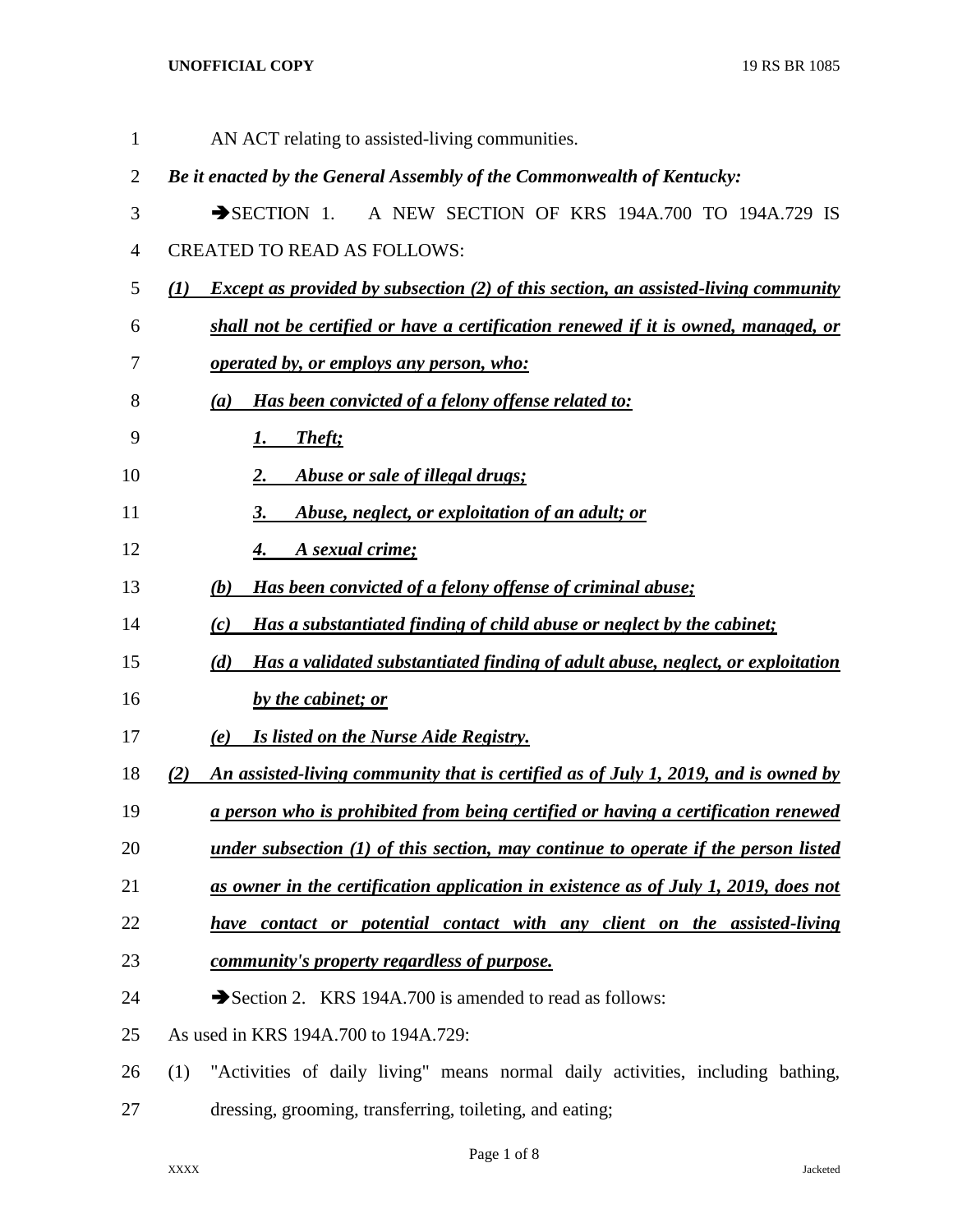| $\mathbf{1}$   | (2) |     |    | "Assistance with activities of daily living and instrumental activities of daily living"     |
|----------------|-----|-----|----|----------------------------------------------------------------------------------------------|
| $\overline{2}$ |     |     |    | means <b>minimal</b> any assistance provided by the assisted-living community staff          |
| 3              |     |     |    | to [with] the client to perform an activity. The assisted-living level of care requires      |
| $\overline{4}$ |     |     |    | the client to have the ability to perform activities of daily living with minimal            |
| 5              |     |     |    | <i>assistance from another person</i> [having at least minimal ability to verbally direct or |
| 6              |     |     |    | physically participate in the activity with which assistance is being provided];             |
| 7              | (3) |     |    | "Assistance with self-administration of medication," unless subject to more                  |
| 8              |     |     |    | restrictive provisions in an assisted-living community's policies that are                   |
| 9              |     |     |    | communicated in writing to clients and prospective clients, means:                           |
| 10             |     | (a) |    | Assistance with medication that is prepared or directed by the client, the                   |
| 11             |     |     |    | client's designated representative, or a licensed health care professional who is            |
| 12             |     |     |    | not the owner, manager, or employee of the assisted-living community. The                    |
| 13             |     |     |    | medication shall:                                                                            |
| 14             |     |     | 1. | Except for ointments, be preset in a medication organizer or be in a                         |
| 15             |     |     |    | single dose unit;                                                                            |
| 16             |     |     | 2. | Include the client's name on the medication organizer or container in                        |
| 17             |     |     |    | which the single dose unit is stored; and                                                    |
| 18             |     |     | 3. | Be stored in a manner requested in writing by the client or the client's                     |
| 19             |     |     |    | designated representative <del> and permitted by the assisted-living</del>                   |
| 20             |     |     |    | community's policies];                                                                       |
| 21             |     | (b) |    | Assistance by an assisted-living community staff person, which includes:                     |
| 22             |     |     | 1. | Reminding a client when to take medications and observing to ensure                          |
| 23             |     |     |    | that the client takes the medication as directed;                                            |
| 24             |     |     | 2. | Handing the client's medication to the client, or if it is difficult for the                 |
| 25             |     |     |    | client or the client requests assistance, opening the unit dose or                           |
| 26             |     |     |    | medication organizer, removing the medication from a medication                              |
| 27             |     |     |    | organizer or unit dose container, closing the medication organizer for the                   |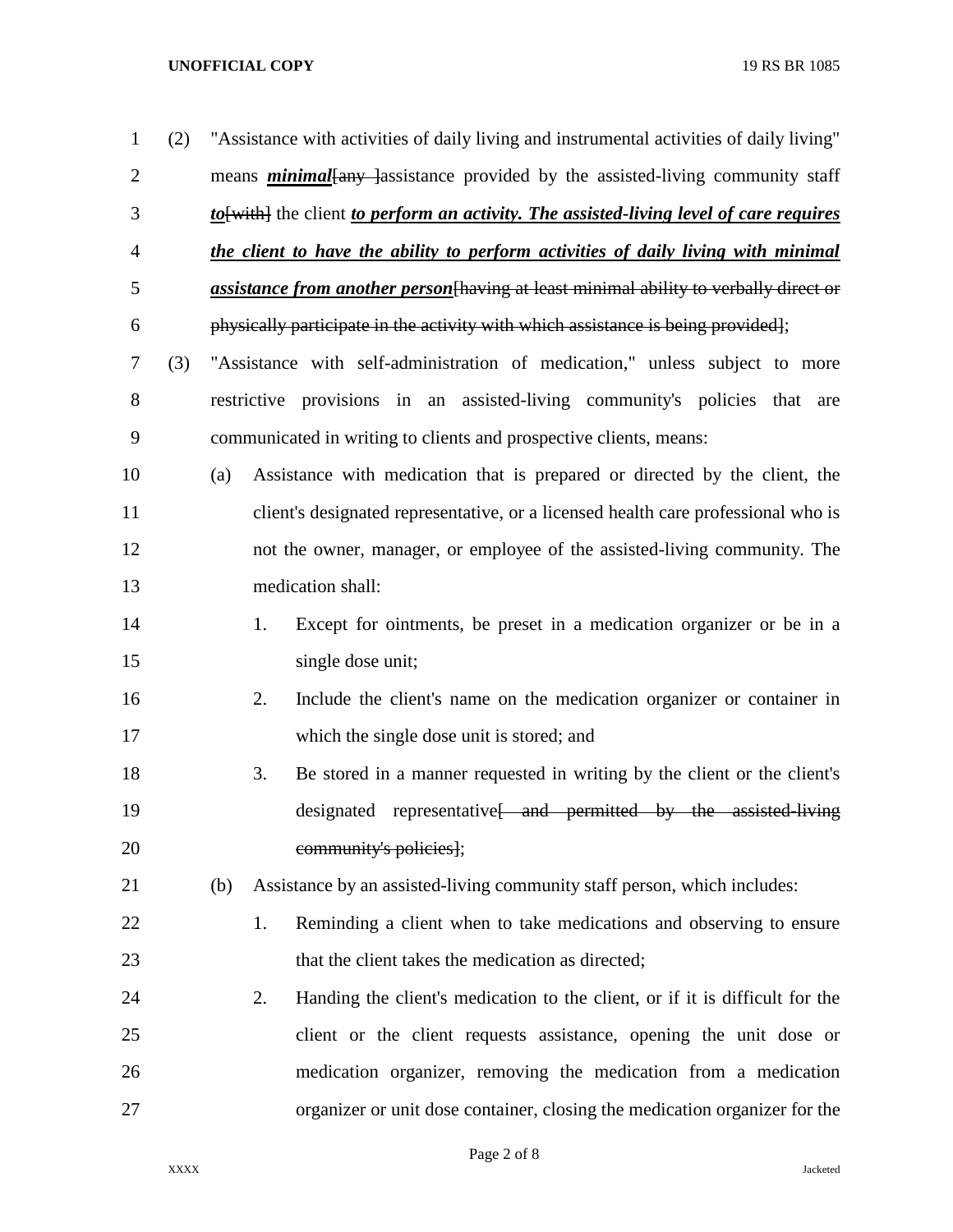| $\mathbf{1}$   |     | client, placing the dose in a container, and placing the medication or the           |
|----------------|-----|--------------------------------------------------------------------------------------|
| $\overline{2}$ |     | container in the clients hand;                                                       |
| 3              |     | Steadying or guiding a client's hand while the client is self-administering<br>3.    |
| 4              |     | medications; or                                                                      |
| 5              |     | Applying over-the-counter topical ointments and lotions;<br>4.                       |
| 6              | (c) | Making available the means of communication by telephone, facsimile, or              |
| 7              |     | other electronic device with a licensed health care professional and pharmacy        |
| 8              |     | regarding a prescription for medication;                                             |
| 9              | (d) | At the request of the client or the client's designated representative, facilitating |
| 10             |     | the filling of a preset medication container by a designated representative or       |
| 11             |     | licensed health care professional who is not the owner, manager, or employee         |
| 12             |     | of the assisted living community; and                                                |
| 13             | (e) | None of the following:                                                               |
| 14             |     | Instilling eye, ear, or nasal drops;<br>1.                                           |
| 15             |     | Mixing compounding, converting, or calculating medication doses;<br>2.               |
| 16             |     | Preparing syringes for injection or administering medications by any<br>3.           |
| 17             |     | injection method;                                                                    |
| 18             |     | Administrating medications through intermittent positive pressure<br>4.              |
| 19             |     | breathing machines or a nebulizer;                                                   |
| 20             |     | Administrating medications by way of a tube inserted in a cavity of the<br>5.        |
| 21             |     | body;                                                                                |
| 22             |     | Administrating parenteral preparations;<br>6.                                        |
| 23             |     | 7.<br>Administrating irrigations or debriding agents used in the treatment of a      |
| 24             |     | skin condition; or                                                                   |
| 25             |     | 8.<br>Administrating rectal, urethral, or vaginal preparations;                      |
| 26             | (4) | "Assisted-living community" means a series of living units on the same site          |
| 27             |     | certified under KRS 194A.707 to provide services for five (5) or more adult persons  |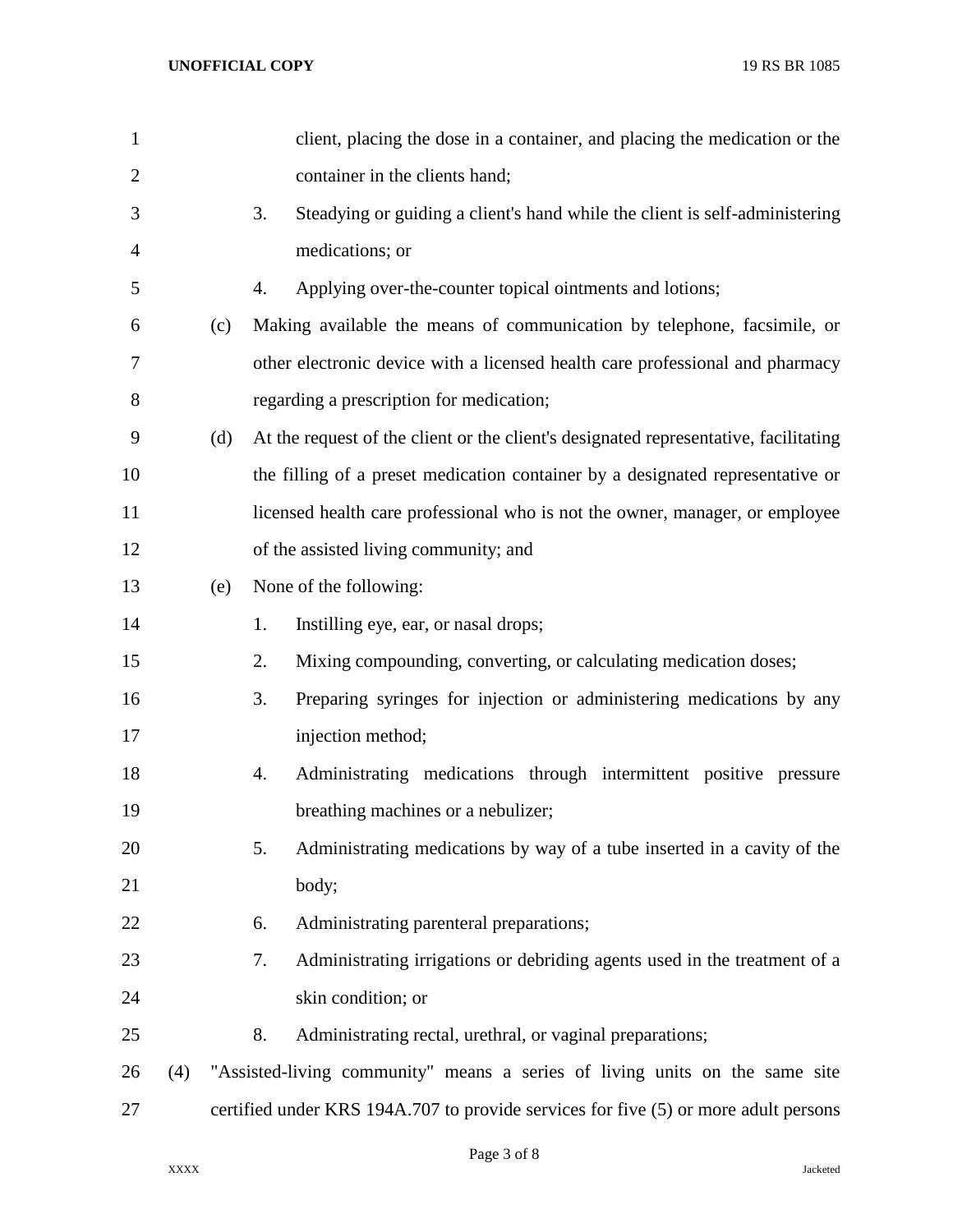| $\mathbf{1}$   |     | not related within the third degree of consanguinity to the owner or manager;              |
|----------------|-----|--------------------------------------------------------------------------------------------|
| $\overline{2}$ | (5) | "Client," "resident," or "tenant" means an adult person who has entered into a lease       |
| 3              |     | agreement with an assisted-living community;                                               |
| 4              | (6) | "Danger" means:                                                                            |
| 5              |     | Physical harm or threat of physical harm to one's self or others; or<br>(a)                |
| 6              |     | A condition that the department reasonably believes exists within the<br>(b)               |
| 7              |     | assisted-living community, based on factual circumstances, that threatens                  |
| 8              |     | imminent harm to a client's health or physical safety and for which a plan                 |
| 9              |     | of correction has not been submitted and approved by the department as                     |
| 10             |     | required;                                                                                  |
| 11             | (7) | "Department" means the Department for Aging and Independent Living;                        |
| 12             | (8) | "Health services" has the same meaning as in KRS 216B.015;                                 |
| 13             | (9) | "Instrumental activities of daily living" means activities to support independent          |
| 14             |     | living including but not limited to housekeeping, shopping, laundry, chores,               |
| 15             |     | transportation, and clerical assistance;                                                   |
| 16             |     | (10) "Living unit" means a portion of an assisted-living community occupied as the         |
| 17             |     | living quarters of a client under a lease agreement;                                       |
| 18             |     | (11) <i>"Minimal assistance" means giving verbal instructions or cues or touching to</i>   |
| 19             |     | guide actions but does not include providing weight-bearing support;                       |
| 20             |     | (12) "Mobile nonambulatory" means unable to walk without assistance, but able to move      |
| 21             |     | from place to place with the use of a device including but not limited to a walker,        |
| 22             |     | crutches, or wheelchair;                                                                   |
| 23             |     | $(13)$ [ $(12)$ ] "Plan of correction" means a written response from the assisted-living   |
| 24             |     | community addressing an instance cited in the statement of noncompliance;                  |
| 25             |     | $(14)$ [ $(13)$ ] "Statement of danger" means a written statement issued by the department |
| 26             |     | detailing an instance where a client is a danger or in danger due to a condition that      |
| 27             |     | exists at the assisted-living community; [and]                                             |

Page 4 of 8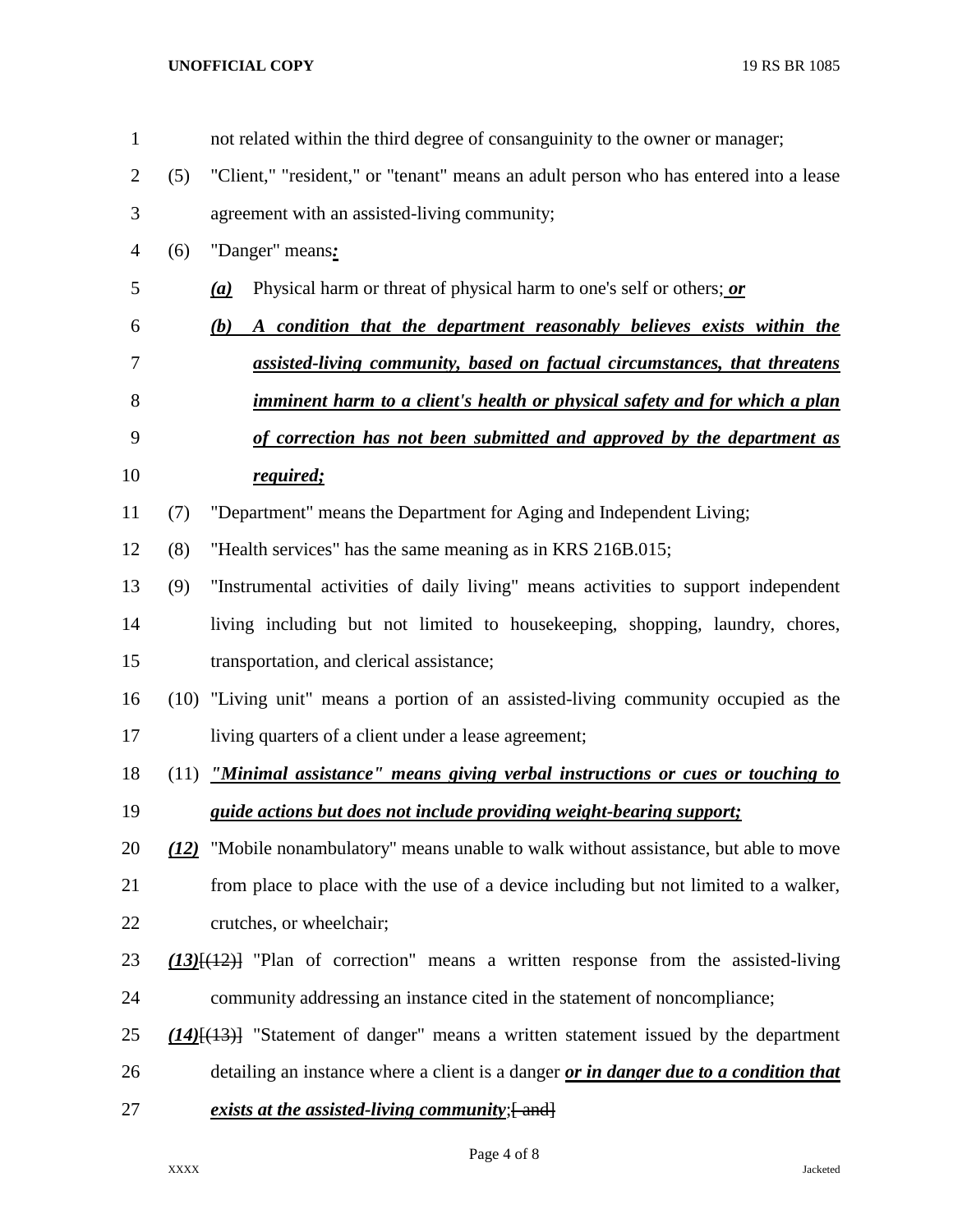| $\mathbf{1}$   |          | $(15)$ [ $(14)$ ] "Statement of noncompliance" means a written statement issued by the             |
|----------------|----------|----------------------------------------------------------------------------------------------------|
| $\overline{2}$ |          | department detailing an instance when the department considers the assisted-living                 |
| 3              |          | community to have been in violation of a statutory or regulatory requirement; and                  |
| 4              | (16)     | "Transferring" means providing minimal assistance to a client getting into or                      |
| 5              |          | out of a bed, chair, or wheelchair.                                                                |
| 6              |          | Section 3. KRS 194A.707 (Effective July 1, 2019) is amended to read as                             |
| 7              | follows: |                                                                                                    |
| 8              | (1)      | The Cabinet for Health and Family Services shall establish by the promulgation of                  |
| 9              |          | administrative regulation under KRS Chapter 13A, an initial and annual                             |
| 10             |          | certification <i>renewal</i> [review] process for assisted-living communities. This                |
| 11             |          | administrative regulation shall establish procedures related to applying for,                      |
| 12             |          | reviewing, <i>renewing</i> , and approving, denying, or revoking certification. A <i>denial or</i> |
| 13             |          | revocation of certification may be appealed, and upon appeal an administrative                     |
| 14             |          | hearing shall be conducted within ninety (90) days of the date the appeal is filed                 |
| 15             |          | if received within the required time limit. An assisted-living community that has                  |
| 16             |          | adhered to all time frames shall be able to operate during the appeal process and                  |
| 17             |          | until a hearing officer has rendered a final decision. The administrative hearing                  |
| 18             |          | shall be conducted as governed by KRS Chapter 13B. If no appeal is requested or                    |
| 19             |          | is not filed within the required time limit, the notice of denial or revocation issued             |
| 20             |          | by the cabinet shall become final and may be appealed to the Circuit Court within                  |
| 21             |          | <i>thirty (30) days of the date it becomes final</i> , as well as the conduct of hearings          |
| 22             |          | upon appeals as governed by KRS Chapter 13B.                                                       |
| 23             | (2)      | An on-site visit of an assisted-living community shall be conducted by the cabinet:                |
| 24             |          | As part of the initial certification review process;<br>(a)                                        |
| 25             |          | On <i>an annual</i> {a biennial} basis as part of the certification <i>renewal</i> {review}<br>(b) |
| 26             |          | process if during or since the previous certification review an assisted-living                    |
| 27             |          | community has not received:                                                                        |

Page 5 of 8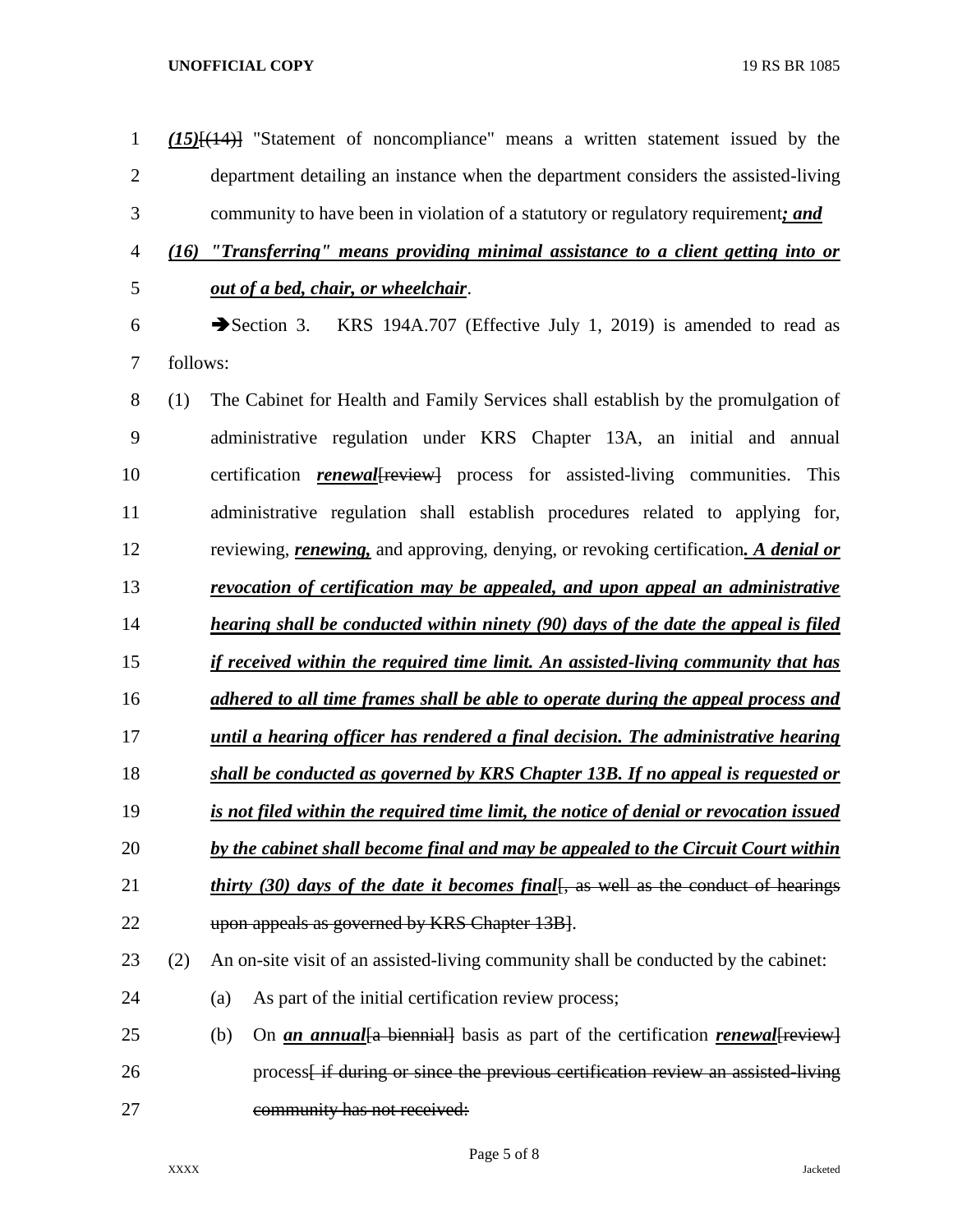| $\mathbf{1}$   |     | Any statement of danger, unless withdrawn by the cabinet; or                                                 |
|----------------|-----|--------------------------------------------------------------------------------------------------------------|
| $\overline{2}$ |     | A finding substantiated by the cabinet that the assisted-living community                                    |
| 3              |     | delivered a health service; and                                                                              |
| 4              |     | Within one (1) year of the date of the previous certification review if during or<br>$\left(\epsilon\right)$ |
| 5              |     | since the last certification review an assisted-living community has received:                               |
| 6              |     | Any statement of danger that was not withdrawn by the cabinet; or                                            |
| 7              |     | A finding substantiated by the cabinet that the assisted living community<br>$2$ .                           |
| 8              |     | delivered a health service.                                                                                  |
| 9              | (3) | No business shall market its service as an assisted-living community unless it has:                          |
| 10             |     | Filed a current application for the business to be certified by the department as<br>(a)                     |
| 11             |     | an assisted-living community; or                                                                             |
| 12             |     | Received certification by the department as an assisted-living community.<br>(b)                             |
| 13             | (4) | No business that has been denied <b>renewal</b> or had its certification revoked shall                       |
| 14             |     | operate or market its service as an assisted-living community unless it has:                                 |
| 15             |     | Filed a current application for the business to be certified or have certification<br>(a)                    |
| 16             |     | <b>renewed</b> by the department as an assisted-living community; and                                        |
| 17             |     | Received certification as an assisted-living community from the department.<br>(b)                           |
| 18             |     | Revocation of certification may be grounds for the department to not                                         |
| 19             |     | <b>renew</b> [reissue] certification [for one (1) year ]if ownership remains                                 |
| 20             |     | substantially the same.                                                                                      |
| 21             | (5) | No business shall operate as an assisted-living community unless its owner or                                |
| 22             |     | manager has:                                                                                                 |
| 23             |     | Filed a current application for the business to be certified or certification<br>(a)                         |
| 24             |     | <b>renewed</b> as an assisted-living community by the department; and                                        |
| 25             |     | Received certification as an assisted-living community from the department.<br>(b)                           |
| 26             | (6) | By September 1 of each year, each assisted-living community certified pursuant to                            |
| 27             |     | this chapter may provide residents with educational information or education                                 |

Page 6 of 8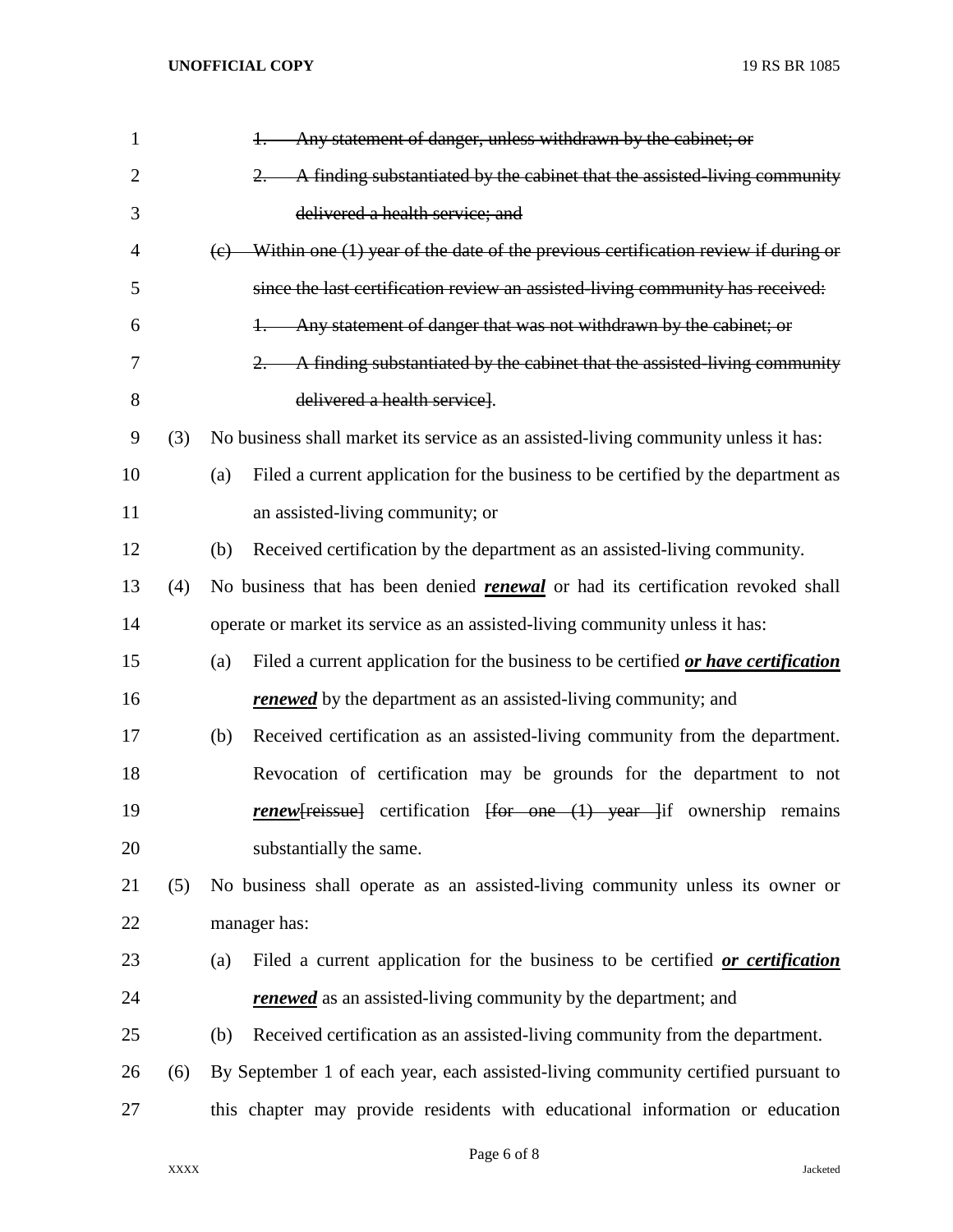opportunities on influenza disease.

- (7) The department shall determine the feasibility of recognizing accreditation by other organizations in lieu of certification from the department.
- (8) Individuals designated by the department to conduct certification reviews shall have the skills, training, experience, and ongoing education to perform certification reviews.
- (9) The cabinet may promulgate administrative regulations to establish an assisted- living community certification *and renewal* fee that shall not exceed costs of the program to the cabinet, to be assessed upon receipt of an application for certification. The department shall submit a breakdown of fees assessed and costs incurred for conducting certification *and renewal* reviews upon request.
- (10) The department shall make findings from certification reviews conducted during the prior twelve (12) months available to any interested person.
- (11) Notwithstanding any provision of law to the contrary, the department may request any additional information from an assisted-living community or conduct additional on-site visits to ensure compliance with the provisions of KRS 194A.700 to 194A.729.
- (12) Failure to follow an assisted-living community's policies, practices, and procedures shall not result in a finding of noncompliance unless the assisted-living community is out of compliance with a related requirement under KRS 194A.700 to 194A.729.

21 Section 4. KRS 194A.717 is amended to read as follows:

- (1) Staffing in an assisted-living community shall be sufficient in number and 23 qualification to meet the twenty-four (24) hour <del>[scheduled ]</del>needs of each client pursuant to the lease agreement and *the required* functional needs assessment *for each client*.
- (2) *At least* one (1) awake staff member shall be on site at all times *and shall not be shared with another level of care during the shift being worked at the assisted-*